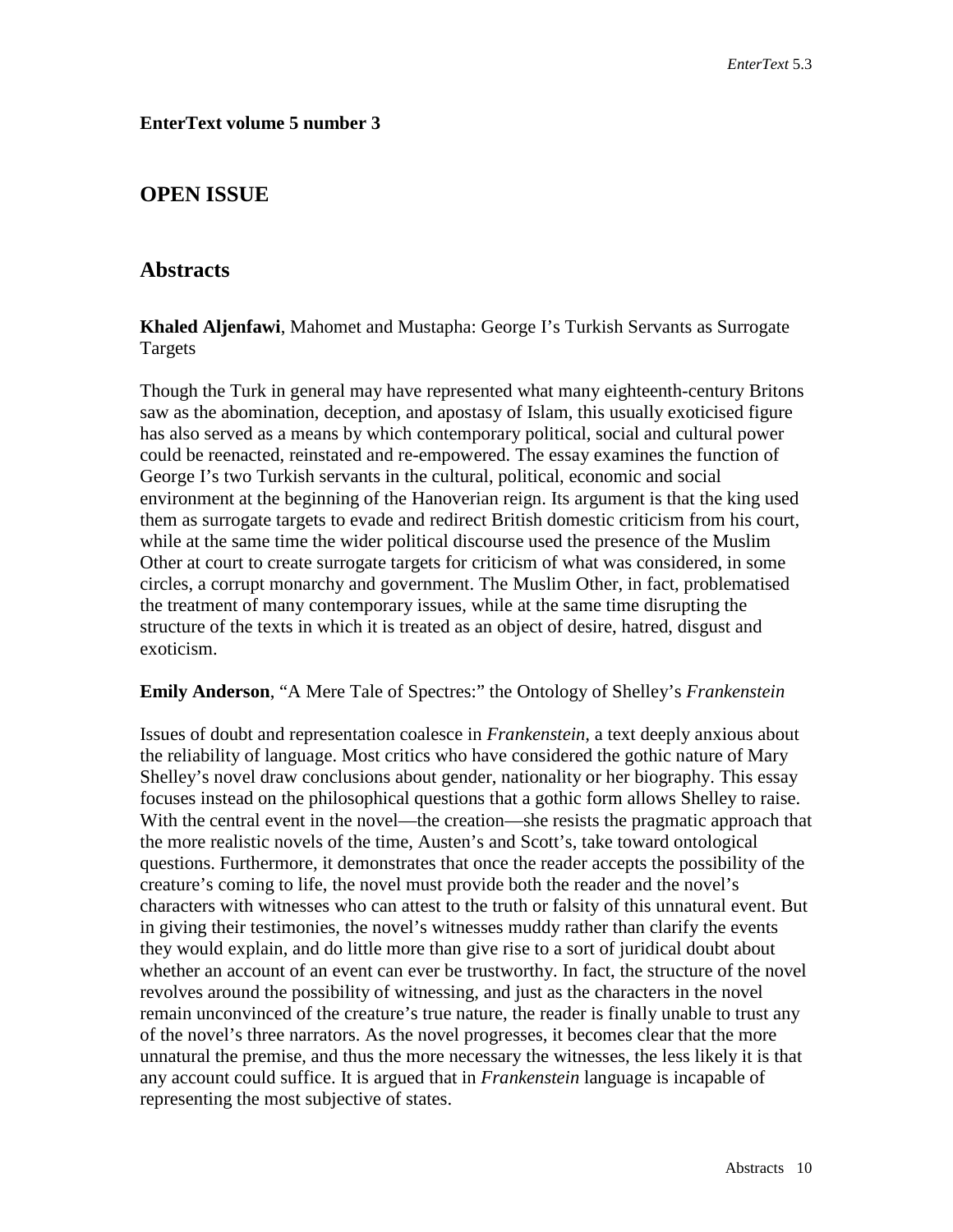#### **Ayse Naz Bulamur**, The Dialogical Zone in Hannah Webster Foster's *The Coquette*

Hannah Webster Foster's *The Coquette* can be read as a sentimental novel with a traditional seduction plot: rejecting the respectable suitor Reverend Boyer, Eliza Wharton has an affair with the charming, "reformed rake," Major Sanford, and dies as she gives birth to her illegitimate baby. Based on this seduction narrative, *The Coquette* can be labelled as a moralistic novel that represents the downfall of a woman who fails to follow the ideals of virtue and reason in late eighteenth-century American society. However, using Bakhtin's *The Dialogic Imagination*, this paper examines how the "dialogic" nature of the novel resists a didactic reading that merely justifies Eliza's tragic death. *The Coquette* is not a sugarcoated pill that encourages eighteenth-century women readers to follow the conventions of society but a dialogic novel that gives voice to multiple viewpoints of women in Foster's times.

**Robert Carley**, Money's Gest: or the Postmodern Materialism of Fictitious Capital Formations

Arguably the greatest of Karl Marx's economic discoveries was that labour was the sole value-producing commodity. It was also, at the same time, ontologically prior to Marx's philosophical thinking. Attempts to "rationalize" the labour process actually represent an attempt to stem this ontological power of labour through the introduction of machines or administrative techniques that reconstruct the labouring body as a machine. This paper explores both the ontological and economic side of the rationalization of labour. Using Marx, Heidegger, David Harvey, and Bertolt Brecht's work it considers the destructive and irrational path that capital takes as it gives rise not simply to a postmodern aesthetics, but also to a postmodern kind of finance. Contained within this ethereal money form is a kind of ontological effect. Brecht's technique of the social gest gives us not an explicit way to read this money form but rather links ontology to it in a way that is modern or contemporary on the one hand, and on the other hand brings us back to ontology via Marx's dual notion of labour.

**Chu-chueh Cheng**, Chic Clichés: Reinvention of Myths and Stereotypes in Kazuo Ishiguro's Novels

This essay is concerned with the process by which Ishiguro transforms banal conceptions into innovative representations. The texts considered are *A Pale View of Hills, An Artist of the Floating World, The Remains of the Day* and *When We Were Orphans*. The study identifies in each novel the preconceived assumptions that Ishiguro intentionally ironises, unveils how these assumptions deviate from the original connotations, and explains by what rhetorical strategies clichés are reinvigorated. Ultimately, this essay concludes that in defiance of generic conventions, societal practices, and gender expectations, Ishiguro has turned myths into cultural mockery, clichés into chic ideas, and stereotypes into subversive characterisation.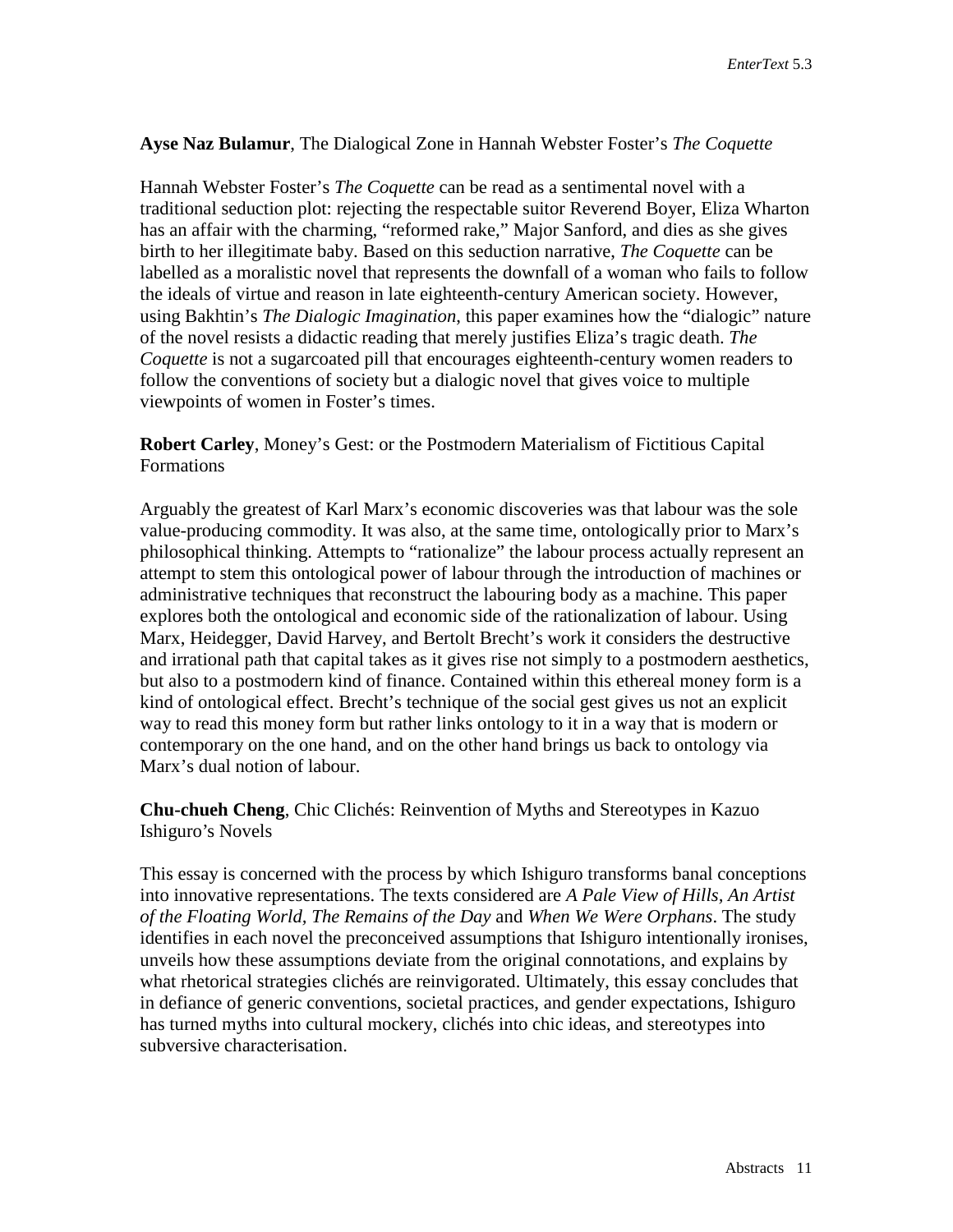**Sanna Dhahir**, The Dreadful Faces of Earth: Feminine Archetypes in V. S. Naipaul's *In A Free State*

Naipaul's *In a Free State* is seen as a group of fictions in which threatening feminine archetypes are used to produce situations in which the male ego is slighted, wounded, and cut down to size. This forms part of a pattern in Naipaul's oeuvre, reflecting a preoccupation with the failure of the male quest for more fulfilling worlds, as the turn to the feminine, associated with nature and the land, produces not security but earnest of death. No less preoccupied with safety, security, and rebirth than are his fictional characters, and troubled like them by the fear of extinction, Naipaul, the traveller, has likewise searched for a benign place that could provide him with psychological shelter, but as in the fiction, a host of unmistakably life-negating attributes clearly speaks of the dreadful cycle of life and death.

**Christopher Funkhouser**, Irregular Solid: John Cayley's Cybertextually Engineered Digital Poetry

For more than a decade, British poet and translator John Cayley has constructed a series of cybertexts under the title of *Indra's Net (or Hologography)*. These works intrinsically reflect one another and aesthetically progress over time, but have not hitherto been given a close, concerted reading either in print or online. This essay surveys in depth Cayley's artistic works and process through the course of his career thus far. Concepts crucial to his unique compositional style, such as collocation and hologography, vital towards building an understanding of complexities inherent to digital poetry, are introduced and illuminated.

**Samar Habib**, The Historical Context and Reception of the First Arabic Lesbian Novel, *I Am You,* by Elham Mansour

Female homosexuality is a misrecognised concept on the culturally discursive level in the Middle East. This paper sketches the present popular epistemology of female homosexuality in the Arabic Middle East by examining the first lesbian-centred Arabic novel *I Am You* and its reception by reviewers. While the novel demonstrates a rather surprising and ethnic brand of homophilia which renders the narrative exceptional as well as unusual and promising, many reviewers in the Middle East were unable to recognize or engage with this "new" form of discourse in which homosexuality is *not* an aberration or an act of immorality. The cultural significance of *I Am You* is then examined within a larger socio-historical contextualisation of the novel and the period within which it is set.

**J. Gill Holland**, Teaching Narrative in the Five-Character Quatrain of Li Po

Li Po (701-762) wrote lyrical stories within the strict limits of the "Ancient Style" fivecharacter quatrain. "Autumn Cove" and "Night Thoughts" are two quatrains that demonstrate the poet's delight in up-and-down verticality, parallelism, and the quick movement from chaos to resolution. Allusions to T'ao Ch'ien (365-427) create a dialogue over centuries which is typical of Chinese poetry. The poetics that informs these poems